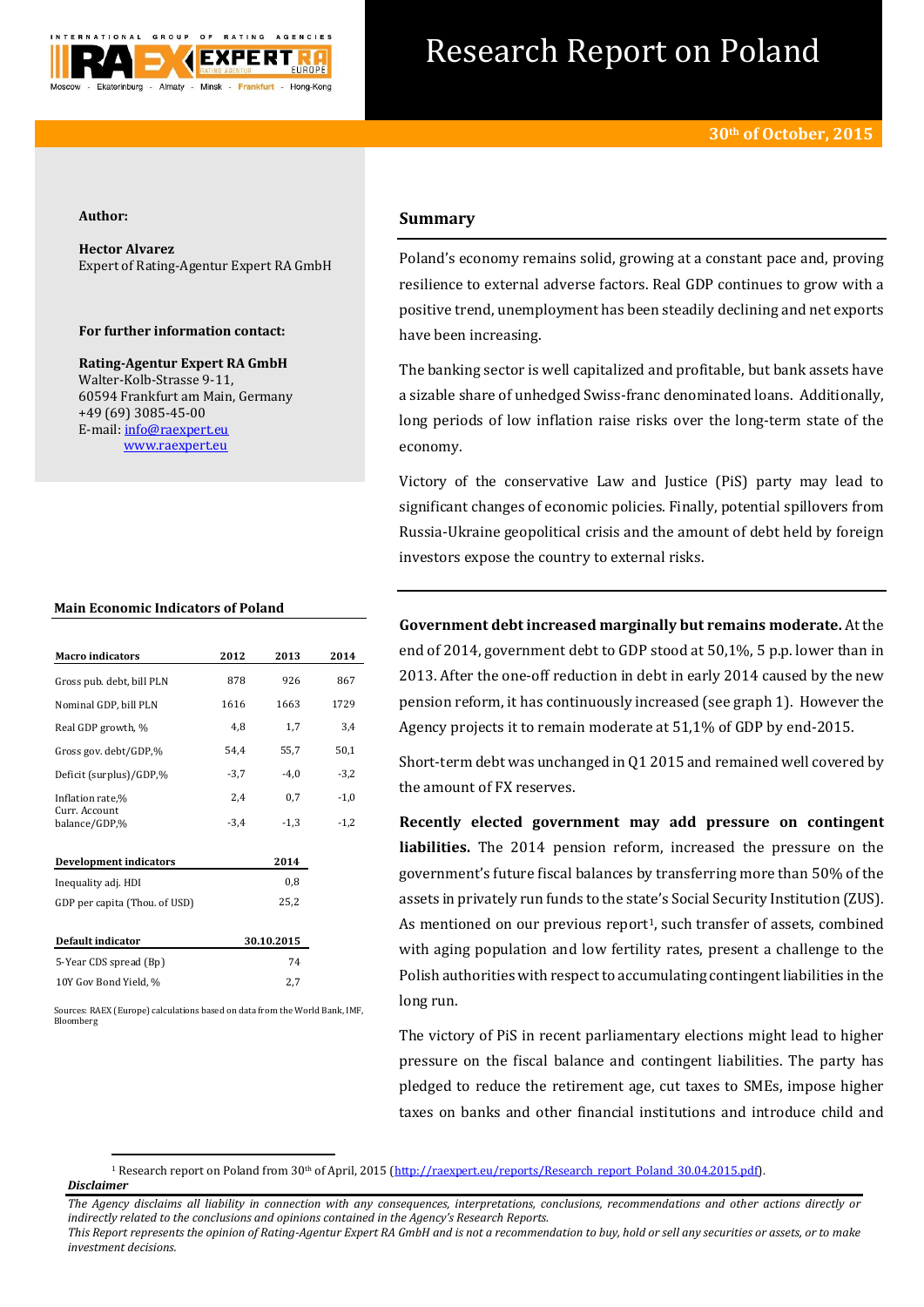# **Graph 1:** Public debt (Bill. of PLN)

Ekaterinburg

GROUP

Almaty



 $\Omega$ 

EXI

Frankfurt

Minsk

AGENCIES

Hong-Kong

#### **Graph 2:** Unemployment rate



family benefits. These proposals, along with the current fiscal stance are likely to have negative prospects on public finances.

**The economy continues to grow consistently in real terms.** The Polish economy grew at a rate of 3,6% in Q1 2015 as compared to a 3,4% increase in 2014. This robust growth has been mainly supported by increasing domestic private consumption, thanks in part to low inflation and wage growth. Steady investment expansion has been the result of recent growth in private credit. In addition, a recent pick-up in net exports and continuously declining unemployment rates (see graph 2) have also propelled GDP growth.

**Continued negative inflation could adversely impact the economy.** Subdued inflation may exert pressure on the fiscal budget in the long term. Lower prices combined with rigid wages could widen the deficit and raise debt levels.

As mentioned above, periods of low inflation and deflation have contributed to elevated disposable income. However, prolonged periods of stagnant prices could hamper private investment. As a result, unemployment would grow leading to stagnant wages. This would ultimately affect household debt repayment capacity and lead to declining consumption.

**Banking system remains sound and private credit is recovering.** The banking system remains resilient to external shocks and continues to be profitable (ROA was 1,1% in Q1 2015) with sound capitalization (capital adequacy ratio of 9,25 in 2014). Additionally, private credit has started to recover since the end of 2014. Especially, the growth of loans to the nonfinancial sector was very high despite the slowdown of credit in 2014.

Exposure of many financial institutions to CHF (which appreciated earlier this year against the PLN) denominated loans have not yet impacted heavily on the financial sector. The high amount of bank buffers has helped to mitigate this risk so far.

**External factors still present certain downside risks.** FX debt as a percentage of total debt shrunk by 10% and the amount of debt held by non-residents decreased to 56% of total government debt (see graph 3) during H1 2015. However both indicators remain rather high. In addition, current account levels, albeit declining, remained negative in 2014 (-1,2% of GDP). The combination of the aforementioned factors raises concerns over the susceptibility of the country in case of renewed global market volatility.

#### *Disclaimer*

*The Agency disclaims all liability in connection with any consequences, interpretations, conclusions, recommendations and other actions directly or indirectly related to the conclusions and opinions contained in the Agency's Research Reports.*

*This Report represents the opinion of Rating-Agentur Expert RA GmbH and is not a recommendation to buy, hold or sell any securities or assets, or to make investment decisions.*

Source: RAEX (Europe) calculations based on data from the Ministry of Finance of the Republic of Poland